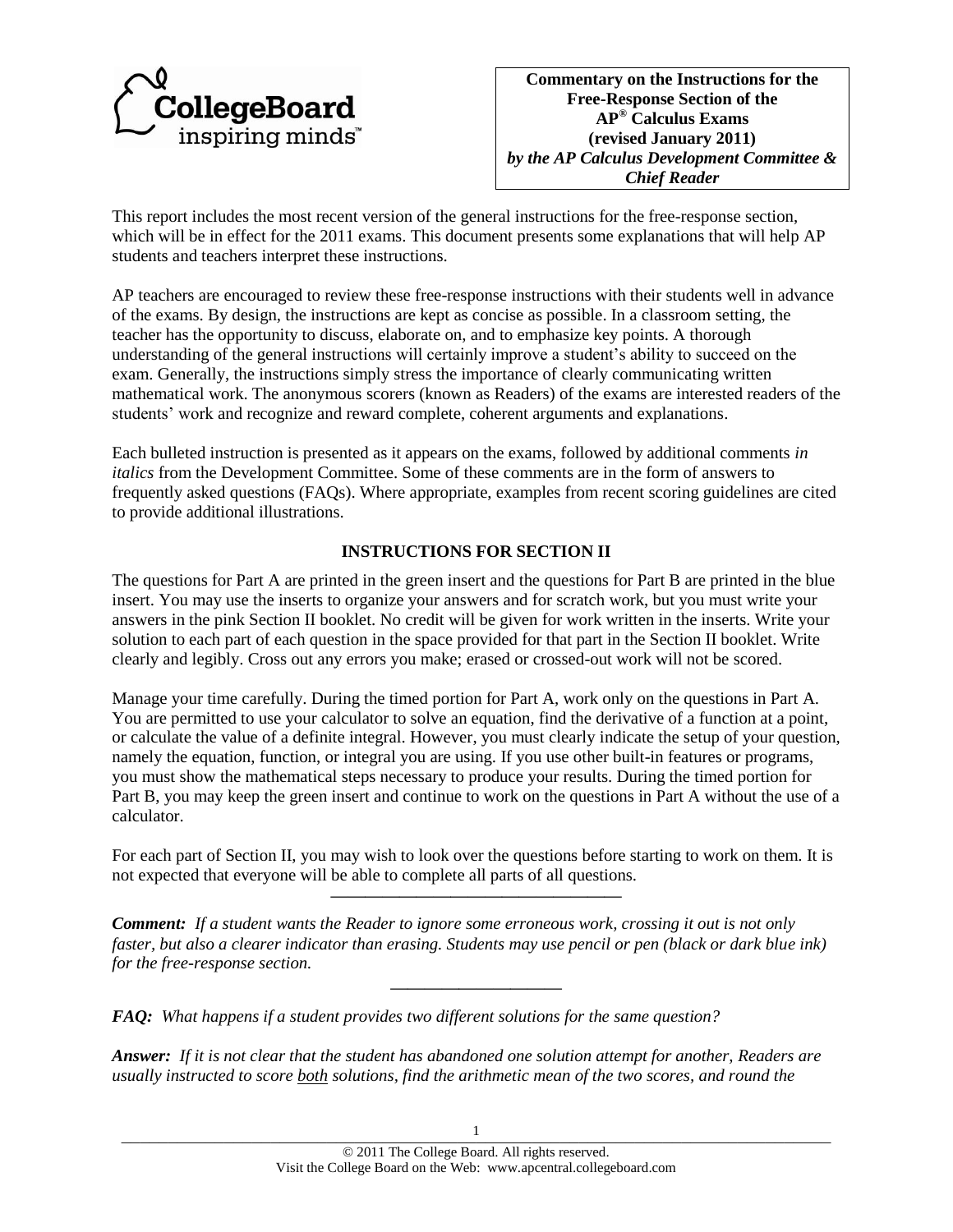*resulting mean down to the nearest whole number. For example, if the two solutions are scored 1 and 4 points, respectively, the student is awarded 2 points (the mean, 2.5, is rounded down).*

Show all of your work. Clearly label any functions, graphs, tables, or other objects that you use. Your work will be scored on the correctness and completeness of your methods as well as your answers. Answers without supporting work will usually not receive credit. Justifications require that you give mathematical (noncalculator) reasons.

**—————————————————**

*Comment: The instruction "Show all of your work" is important throughout Section II of the exams.*

*Comment: In questions where two or more functions are under discussion (for example, a function and one or more of its derivatives), it is very important for students to make unambiguous references in both their labeling and their prose. In a written explanation, ambiguous references to "the function" or "it" are difficult to interpret when there is more than one "thing" to which these could refer. In general, Readers do not infer a specific reference when there is more than one possibility.* 

**——————————**

**——————————**

*FAQ: What happens if a student provides a perfectly correct final answer with no supporting work?*

*Answer: Questions on the free-response section of the exam usually require supporting work to obtain an answer. On this section of the exam, students are expected to show the reasoning and methods that lead to an answer. Therefore, an isolated or separate answer without any supporting reasoning or computations usually earns no credit. In addition, an incorrect answer without supporting work will not earn any partial credit.* 

**——————————**

*Comment: When instructed to justify an answer, students are expected to provide an explanation of the mathematical basis for their results or conclusions. For example, to justify the location of a relative extremum of a function, a student could invoke the First or Second Derivative Test accompanied by evidence that the hypotheses are satisfied. In other cases, a student could show that the hypotheses are satisfied for the relevant theorem, such as the Intermediate Value Theorem or the Mean Value Theorem. Statements of the form "from my calculator I can see that ..." are not sufficient.*

*Comment: In some questions students may be specifically reminded to include evidence of the reasoning, strategies, or computations they used to arrive at their answers. The phrasing of a reminder can take several forms, as illustrated below. The reminders add emphasis to the instruction "show all your work." The absence of such a reminder does not imply students may ignore the instruction to show all work. The underlying message is the same for all questions: answers usually need supporting work to qualify for credit.*

**——————————**

**——————————**

*"Justify your answer."*

*As outlined above, this instruction requires a mathematical argument to support the claim or conclusion. This is where the application (often with citation) of a theorem, property, or test is generally needed.*

*Examples: The existence of a value satisfying a given condition might be justified by showing that the hypotheses are satisfied for the relevant theorem, such as the Intermediate Value Theorem or Mean Value Theorem, or for a test such as the Second Derivative Test. See the scoring guidelines for 2010 AB2/BC2, 2010 AB3, 2009 AB2/BC2, 2009 AB6, 2009 Form B AB3/BC3, 2008 AB3, 2008 AB4/BC4, 2007 AB6 for examples.*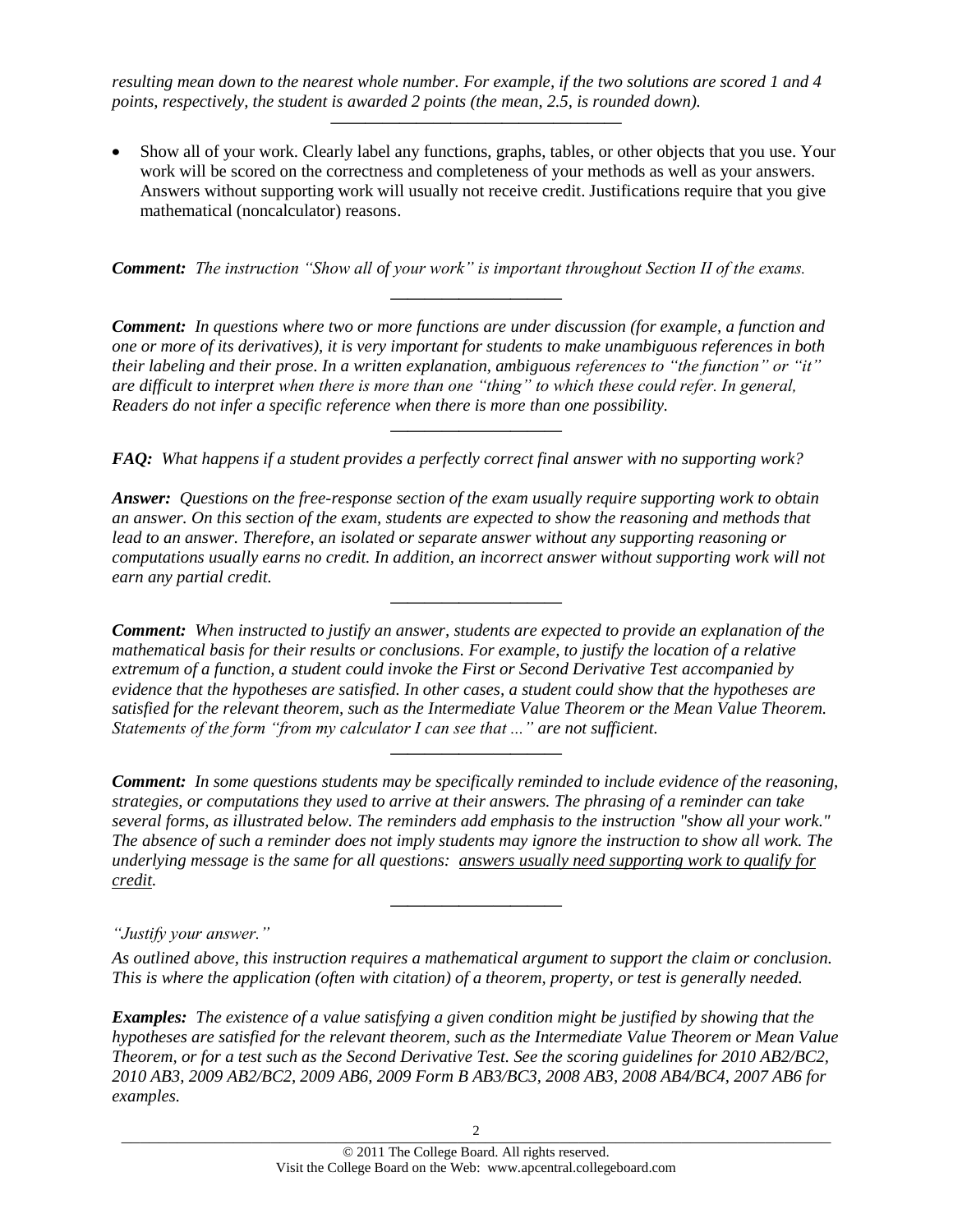*FAQ: Are sign charts acceptable in justifying either a local or an absolute extremum of a function?*

**——————————**

*Answer: A sign chart is an annotated number line that relates the graphical behavior (increasing/decreasing, concave up/down) of one function with the sign behavior (positive/negative) of another. Sign charts are a useful tool to investigate and summarize the behavior of a function. However, sign charts, by themselves, will not be accepted as a sufficient response when a question asks for a justification for the existence of either a local or an absolute extremum of a function at a particular point in its domain. For more details on this topic, consult "On the Role of Sign Charts in AP Calculus Exams for Justifying Local or Absolute Extrema," which is available on the Calculus AB and Calculus BC Home Pages at AP Central® .*

**——————————**

*"Give a reason for your answer."*

*These reminders ask for a basic mathematical connection to support the answer to a "This or that?" kind of question, especially questions that ask for an interpretation. Another version of "Give a reason for your answer" that might follow a "Yes or no?" question is "Why or why not?" Here are some of the forms of questions that are often followed by such a reminder: Is \*blank\* increasing or decreasing? Is \*blank\* concave up or concave down? Is \*blank\* the location of a local maximum, local minimum, or neither? OR: Does \*blank\* happen? How many times does \*blank\* happen?, etc.*

*Examples: The mathematical (calculus) connection given as a reason might make some reference to the sign or value or behavior of a function or derivative or integral. In finding an absolute extremum of a function on a closed interval, the student should show that all critical points as well as the endpoints of the interval were considered as candidates. See the scoring guidelines for 2010 AB6, 2010 BC3, 2009 AB1/BC1, 2009 Form B AB3/BC3, 2008 BC4, 2008 AB4/BC4, 2007 AB2/BC2, 2007 AB5/BC5 for examples.*

**——————————**

*"Show the analysis (or work) that leads to your conclusion."*

*This reminder prompts the student to indicate the methods used.*

*Examples: In finding an absolute extremum of a function on a closed interval, the student should show that all critical points as well as the endpoints of the interval were considered as candidates. In finding a slope value, the student should show how it was obtained. See the scoring guidelines for 2005 Form B AB2/BC2, 2004 Form B AB2, 2003 AB2, and 2003 Form B AB2 for examples.*

**——————————**

*"Show the computations (or work) that leads to your answer."*

*This reminder emphasizes that it is particularly important for the student to show how a final numerical result was obtained.*

*Examples: In finding an approximation to a value using a technique such as Euler's method, a Riemann sum or trapezoidal approximation, or a difference quotient, the student should show the basis of the computation, not just the final numerical result. See the scoring guidelines for 2010 AB2/BC2, 2010 BC5, 2010 Form B AB3/BC3, 2009 AB5, 2009 Form B AB6, 2009 Form B BC 4, 2008 AB2/BC2, 2008 Form B AB3/BC3 for examples.*

**——————————**

*<sup>&</sup>quot;Explain your reasoning."*

*<sup>&</sup>quot;Explain your answer."*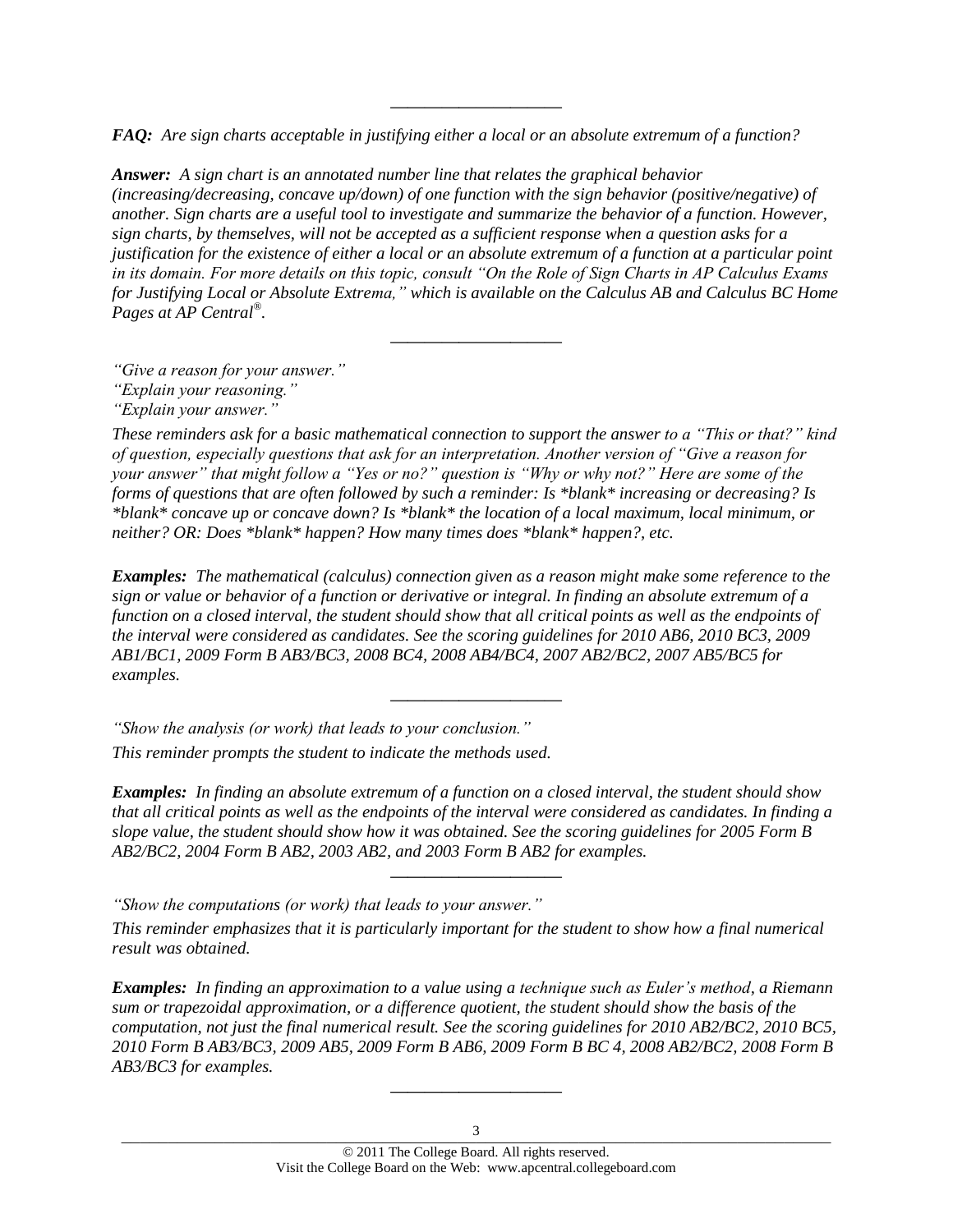*FAQ: Are there any computations that a student can perform with the calculator without need for showing intermediate computational steps?*

*Answer: Yes. On Part A (the first two free-response questions), students are assumed to have a graphing calculator that can 1) graph a function, 2) numerically solve an equation, 3) numerically compute the value of a derivative at a point, and 4) numerically calculate the value of a definite integral. A student can freely use a calculator for any of these purposes without showing any intermediate work, as long as the student clearly indicates using mathematical language (not calculator syntax) how the calculator was used (referred to in the directions as the "setup"). With respect to the four capabilities just mentioned, this means: 1) labeling the function, the axes, and the scaling for a graph sketched from the calculator, 2) stating the equation that was solved, 3) stating the function and the point at which its numerical derivative was calculated, and 4) stating the definite integral that has been calculated. Note, however, that a graph reproduced from a calculator is not sufficient as the basis of a mathematical argument. (E.g., a graph obtained from a calculator is not sufficient justification for the existence of an extremum.) Although there are multiple calculator methods for solving an equation, it is recommended that students look at the graphs of functions to help orient themselves toward identifying the possible solutions or the number of solutions. This method provides students with a visualization of all the solutions, which makes finding the appropriate solution more efficient. On the graph screen, students should use "intersect" or "root/zero" commands. Students should avoid the use of tracing along a graph, which might not produce the required accuracy. Information from this graphical approach to solving an equation should be used before utilizing the calculator's numerical or symbolic "solver" commands.*

Your work must be expressed in standard mathematical notation rather than calculator syntax. For example,  $\int_{0}^{5} x^{2} dx$  $\int_{1}^{3} x^2 dx$  may not be written as fnInt(X<sup>2</sup>, X, 1, 5).

**—————————————————**

*Comment: The terminology and notation of calculus provide the common language that students and teachers can use to communicate and share ideas. We might draw an analogy with standard language and regional slang. Calculator syntax (that varies with make and model) might make sense to those who use the same type of calculator, but could be foreign to someone using another type. However, it is expected that all students of calculus recognize and use the standard mathematical notation for objects studied in calculus.*

Unless otherwise specified, answers (numeric or algebraic) need not be simplified. If you use decimal approximations in calculations, your work will be scored on accuracy. Unless otherwise specified, your final answers should be accurate to three places after the decimal point.

**—————————————————**

*Comment: In general, answers that have been simplified are expected to have been simplified correctly. However, unless specifically instructed otherwise, it really is okay on the AP Exams to write*  $2 + 3$ *instead of* 5, or  $x + 5 + 2x - 3$  *instead of*  $3x + 2$  *and other similar unsimplified expressions. The purpose of the exams is to assess a student's knowledge of calculus, not to score numerical or algebraic simplification skills. Nevertheless, if a computational result must be interpreted or used in a later part of the question, a student may find it useful to write that result in a simpler form. Thus, teachers may certainly demand more stringent simplification standards in their own AP classes.*

*FAQ: Does a definite integral count as an unsimplified final numerical answer?*

*Answer: No. Unless the question specified that the answer be reported as an integral expression without further evaluation, a student would be expected to compute the value of a definite integral.*

**——————————**